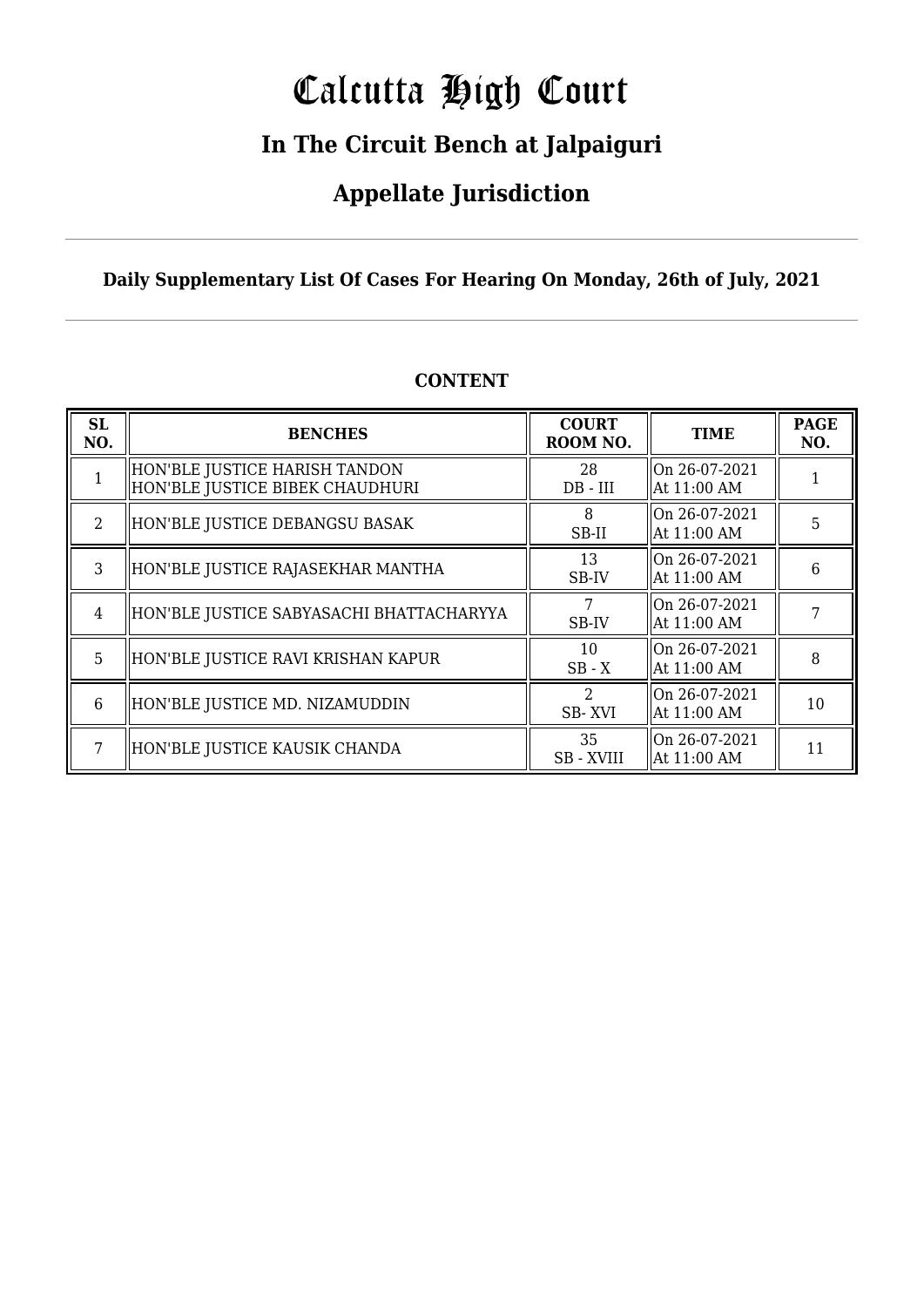

**DAILY CAUSELIST For Monday The 26th July 2021**

**COURT NO. 28**

#### **DIVISION BENCH (DB - III)**

**AT 11:00 AM**

### **HON'BLE JUSTICE HARISH TANDON HON'BLE JUSTICE BIBEK CHAUDHURI**

**(VIA VIDEO CONFERENCE)**

#### **FROM PRINCIPAL BENCH**

#### **NOTE : IF THE PETITIONER DOES NOT APPEAR UNDER THE HEADING "FOR ORDER", THE SAME WILL BE DISMISSED**

#### **FOR ORDERS**

| CRM/405/2021 | SURABHI JAIN AND ORS     | SIDHI SETHIA |
|--------------|--------------------------|--------------|
|              | VS.<br>THE STATE OF WEST |              |
|              | BENGAL                   |              |

#### IA NO: CRAN/1/2021

#### **APPLICATION**

| 2  | In CRM/292/2021                                 | IA NO. CRAN/1/2021 BANI BANERJEE AND ORS<br>Vs.<br>THE STATE OF WEST<br><b>BENGAL</b>     | <b>HILLOL SAHA</b><br><b>PODDER</b><br><b>HILLOL SAHA</b><br><b>PODDER</b> |
|----|-------------------------------------------------|-------------------------------------------------------------------------------------------|----------------------------------------------------------------------------|
| 3  | IA NO. CRAN/1/2021 SAHEB ALI<br>In CRM/458/2021 | Vs<br>THE STATE OF WEST<br><b>BENGAL</b>                                                  | <b>SUMAN SEHANABIS</b><br>(MANDAL)<br><b>SUMAN SEHANABIS</b><br>(MANDAL)   |
| 4  | In CRM/479/2021                                 | IA NO. CRAN/1/2021 SOHONLAL AND ANR<br>Vs.<br>THE STATE OF WEST<br><b>BENGAL</b>          | JAYDEEP KANTA<br><b>BHOWMIK</b><br>JAYDEEP KANTA<br><b>BHOWMIK</b>         |
| 5. |                                                 | IA NO. CRAN/1/2021 RAMESH MANJU BISHNOI@<br>RAMESH MANJU BISHNOY@<br>RAMESH KUMAR BISHNOI | PRITAM ROY<br>PRITAM ROY                                                   |
|    | In CRM/497/2021                                 | Vs<br>THE STATE OF WEST<br><b>BENGAL</b>                                                  |                                                                            |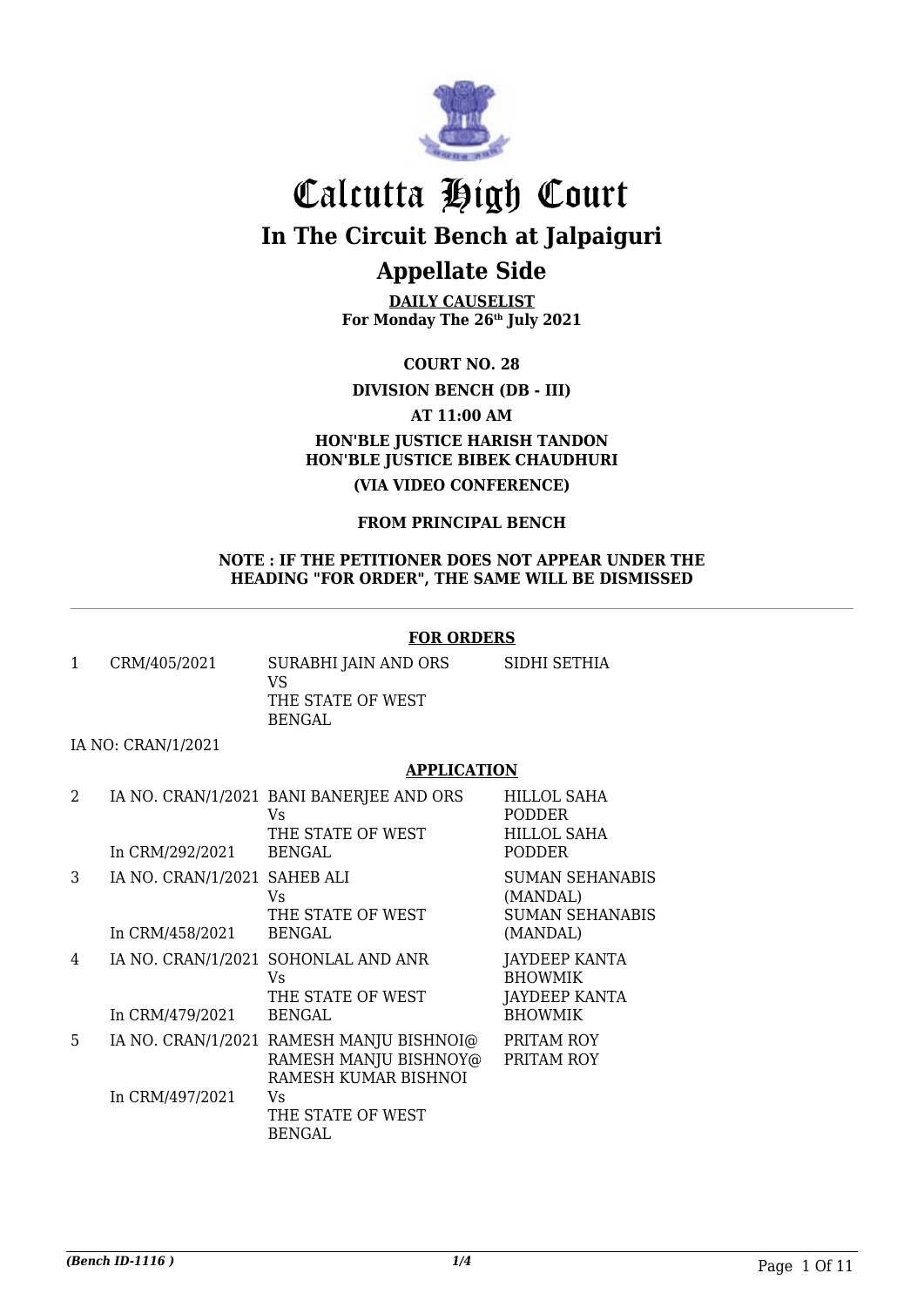| 6  | IA NO. CRAN/1/2021 RUSTOM MIAH<br>In CRM/509/2021    | <b>Vs</b><br>THE STATE OF WEST<br><b>BENGAL</b>                                         | <b>ARUSHI RATHORE</b><br><b>ARUSHI RATHORE</b> |
|----|------------------------------------------------------|-----------------------------------------------------------------------------------------|------------------------------------------------|
| 7  |                                                      | IA NO. CRAN/1/2021 RAJU BARMAN @ BABAI<br><b>BARMAN</b><br><b>Vs</b>                    | SUBHASISH MISRA<br><b>SUBHASISH MISRA</b>      |
|    | In CRM/534/2021                                      | THE STATE OF WEST<br><b>BENGAL</b>                                                      |                                                |
| 8  | IA NO. CRAN/2/2021 CHANDAN LASKAR<br>In CRM/579/2021 | Vs<br>THE STATE OF WEST<br><b>BENGAL</b>                                                | <b>SUBHASISH MISRA</b><br>SUBHASISH MISRA      |
|    |                                                      | <b>APPLICATION FOR BAIL</b>                                                             |                                                |
| 9  | CRM/563/2021                                         | <b>UJJAL SARKAR</b><br><b>VS</b><br>THE STATE OF WEST<br><b>BENGAL</b>                  | <b>HILLOL SAHA</b><br><b>PODDER</b>            |
|    | IA NO: CRAN/1/2021                                   |                                                                                         |                                                |
| 10 | CRM/649/2021                                         | <b>ANANTA RAY</b><br><b>VS</b><br>THE STATE OF WEST<br><b>BENGAL</b>                    | SANTANU MAJI                                   |
| 11 | CRM/669/2021                                         | MUKESH KUMAR THAKUR<br><b>VS</b><br>STATE OF WEST BENGAL                                | DEBORSHI DHAR                                  |
| 12 | CRM/673/2021                                         | <b>BISHAL KUJUR</b><br><b>VS</b><br>THE STATE OF WEST<br><b>BENGAL</b>                  | <b>JAYDEEP KANTA</b><br><b>BHOWMIK</b>         |
| 13 | CRM/684/2021                                         | MD. NIJAMUDDIN SAYYED<br><b>VS</b><br>THE STATE OF WEST<br>BENGAL                       | <b>ANIRUDDHA BISWAS</b>                        |
| 14 | CRM/690/2021                                         | <b>LALAN ROY</b><br><b>VS</b><br>State of West Bengal                                   | <b>ABHIJIT GANGULY</b>                         |
| 15 | CRM/695/2021                                         | RABINDAR SINGH AND ANR<br><b>VS</b><br>THE STATE OF WEST<br><b>BENGAL</b>               | SUBHASISH MISRA                                |
| 16 | CRM/696/2021                                         | NARAYAN MANDAL<br><b>VS</b><br>THE STATE OF WEST<br><b>BENGAL</b>                       | SUBHASISH MISRA                                |
| 17 | CRM/704/2021                                         | NAIMUL HAQUE @ ALI @<br>NAIMUL ISLAM<br><b>VS</b><br>THE STATE OF WEST<br><b>BENGAL</b> | JAYDEEP KANTA<br><b>BHOWMIK</b>                |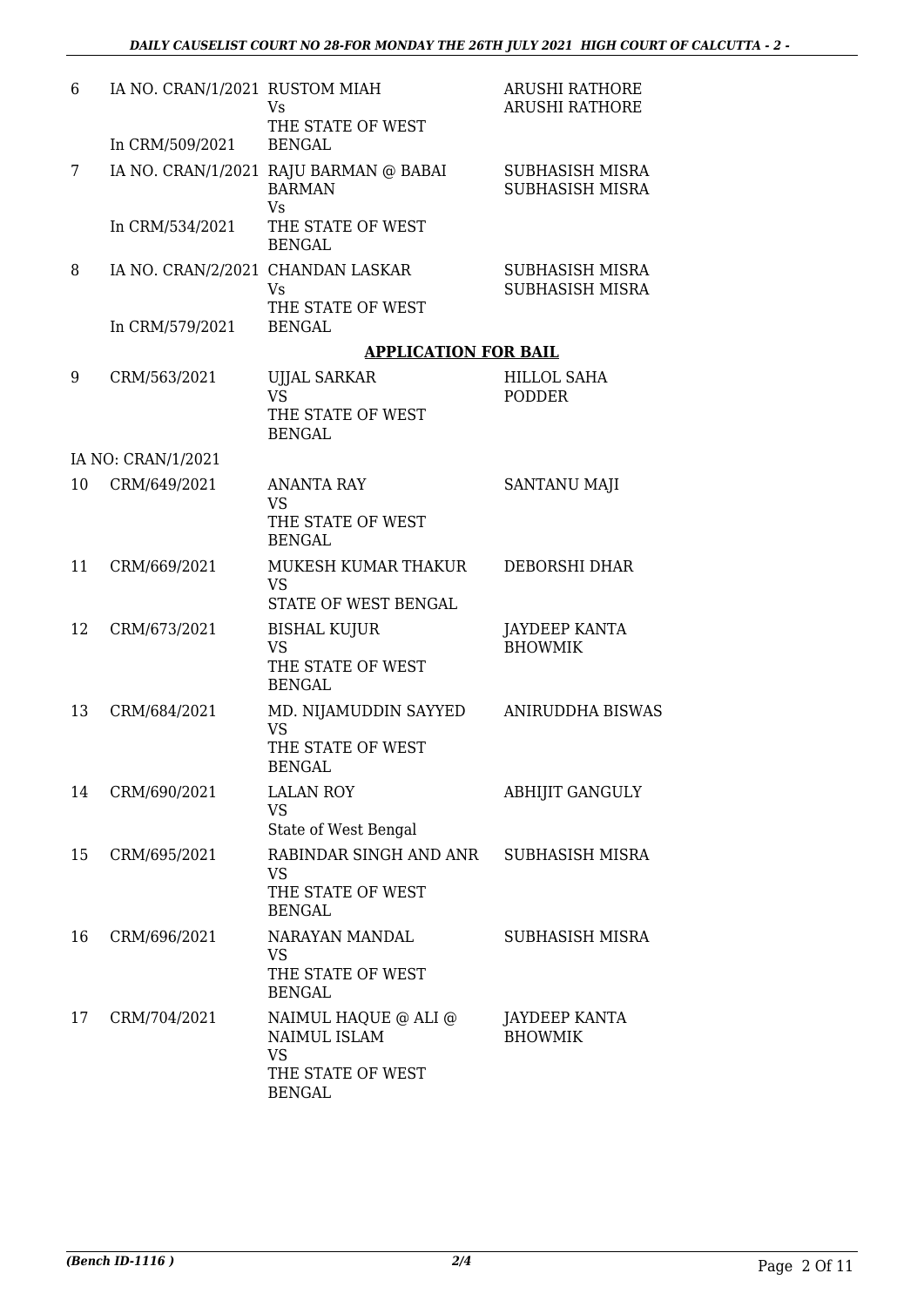| 18 | CRM/705/2021 | <b>SAHIN MIA</b><br><b>VS</b><br>THE STATE OF WEST<br><b>BENGAL</b>                                              | <b>HILLOL SAHA</b><br><b>PODDER</b> |
|----|--------------|------------------------------------------------------------------------------------------------------------------|-------------------------------------|
| 19 | CRM/706/2021 | <b>MOMINUR MIA</b><br>VS<br>THE STATE OF WEST<br><b>BENGAL</b>                                                   | <b>HILLOL SAHA</b><br><b>PODDER</b> |
| 20 | CRM/716/2021 | RAJ KUMAR SHA AND ANR<br><b>VS</b><br>THE STATE OF WEST<br><b>BENGAL</b>                                         | SANTANU MAJI                        |
| 21 | CRM/718/2021 | CHOTTON ROY @<br><b>CHHOTON ROY</b><br><b>VS</b><br>THE STATE OF WEST<br><b>BENGAL</b>                           | JEENIA RUDRA                        |
| 22 | CRM/722/2021 | RAJESH MUNDA @ GUTTU<br><b>VS</b><br>THE STATE OF WEST<br><b>BENGAL</b>                                          | <b>ARIJIT GHOSH</b>                 |
| 23 | CRM/723/2021 | <b>GOPI BAL</b><br><b>VS</b><br>State of West Bengal                                                             | RANJIT SINGH                        |
| 24 | CRM/725/2021 | <b>ANIK</b><br>CHAKRABORTY@BABAI<br><b>VS</b><br>State of West Bengal                                            | <b>RATAN CHANDRA</b><br><b>ROY</b>  |
| 25 | CRM/748/2021 | RANJAN ROY AND ANR<br><b>VS</b><br>State of West Bengal                                                          | <b>NASER ALI</b>                    |
| 26 | CRM/749/2021 | <b>SUJAN BARMAN ALIAS</b><br><b>SUJAN ROY BARMAN</b><br><b>VS</b><br>State of West Bengal                        | <b>SABIR ALI</b>                    |
|    |              | <b>APPLICATION FOR ANTICIPATORY BAIL</b>                                                                         |                                     |
| 27 | CRM/664/2021 | MD. ANWARUL SHEIKH<br>AND ORS<br><b>VS</b><br>THE STATE OF WEST<br><b>BENGAL</b>                                 | JAYDEEP KANTA<br><b>BHOWMIK</b>     |
| 28 | CRM/700/2021 | <b>GOVINDA SARKAR</b> @<br>GOVINDA KIRTANIA AND<br><b>ORS</b><br><b>VS</b><br>THE STATE OF WEST<br><b>BENGAL</b> | JAYDEEP KANTA<br><b>BHOWMIK</b>     |
| 29 | CRM/708/2021 | <b>BISWAJIT KIRTANIA</b><br><b>VS</b><br>THE STATE OF WEST<br><b>BENGAL</b>                                      | JAYDEEP KANTA<br><b>BHOWMIK</b>     |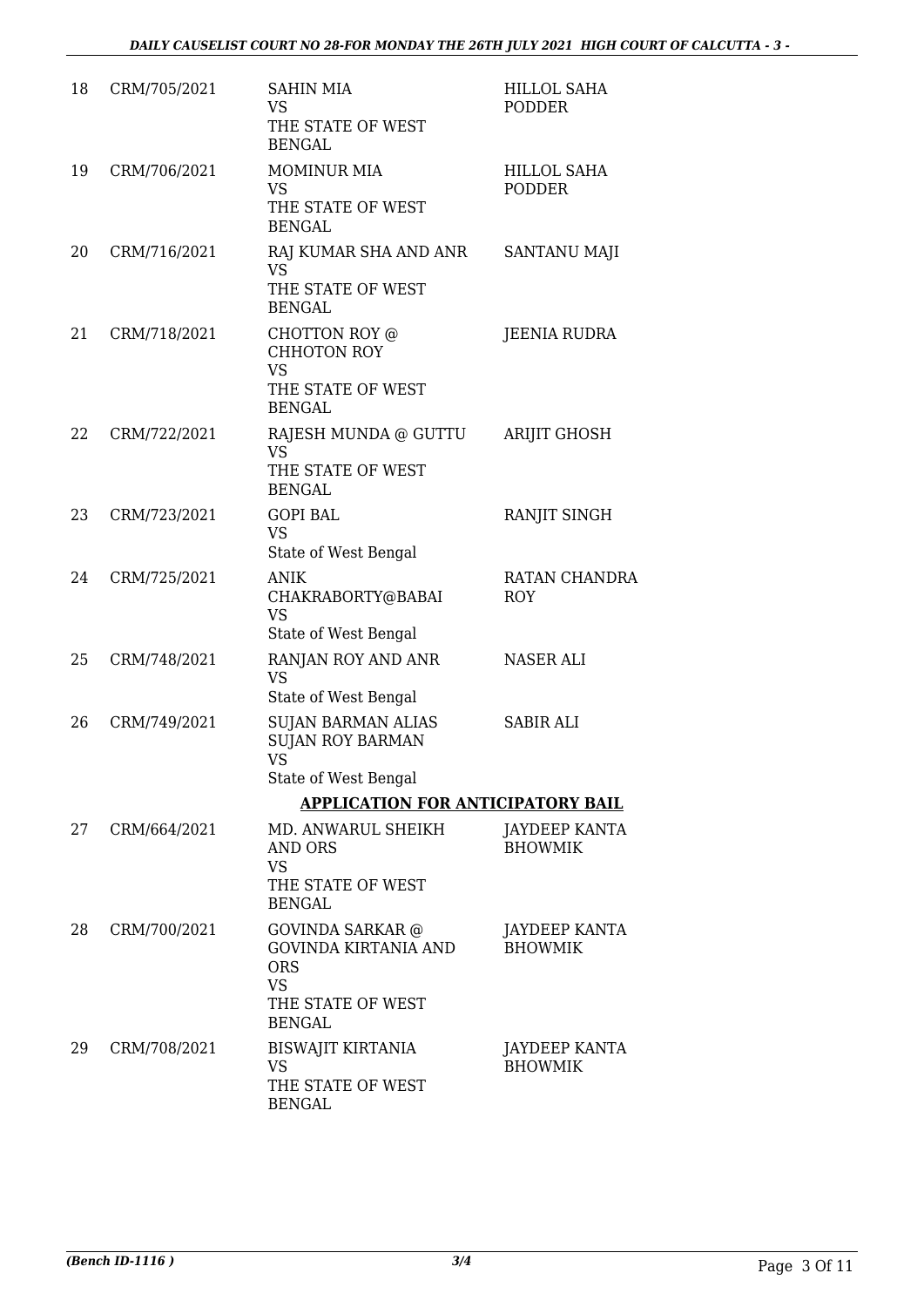| 30 | CRM/709/2021 | SUREN CHANDRA ROY @<br><b>SUREN ROY AND ORS</b><br><b>VS</b><br>THE STATE OF WEST<br><b>BENGAL</b> | JAYDEEP KANTA<br><b>BHOWMIK</b>        |
|----|--------------|----------------------------------------------------------------------------------------------------|----------------------------------------|
| 31 | CRM/710/2021 | SURANJIT SARKAR<br><b>VS</b><br>State of West Bengal                                               | <b>KUSHAL KUMAR</b><br>MUKHERJEE       |
| 32 | CRM/711/2021 | KIRAN CHANDRA HALDAR<br>@ KIRAN HALDAR<br><b>VS</b><br>State of West Bengal                        | <b>SHAHAN SHAH</b>                     |
| 33 | CRM/714/2021 | <b>MADHABI DAS</b><br><b>VS</b><br>STATE OF WEST BENGAL                                            | <b>JAYANT KUMAR</b><br><b>SINGH</b>    |
| 34 | CRM/717/2021 | <b>MANIK SEN</b><br><b>VS</b><br>THE STATE OF WEST<br><b>BENGAL</b>                                | MADHUSHRI DUTTA                        |
| 35 | CRM/724/2021 | ARJUN SARKAR<br><b>VS</b><br>State of West Bengal                                                  | RATAN CHANDRA<br><b>ROY</b>            |
| 36 | CRM/726/2021 | AKKES ALI@AKKESH SEKH<br><b>AND ORS</b><br><b>VS</b><br>State of West Bengal                       | RATAN CHANDRA<br><b>ROY</b>            |
| 37 | CRM/732/2021 | FULBAR SEKH@FULBAR ALI<br><b>AND ORS</b><br><b>VS</b><br>State of West Bengal                      | RATAN CHANDRA<br><b>ROY</b>            |
| 38 | CRM/733/2021 | <b>JUGAL SARKAR</b><br><b>VS</b><br>THE STATE OF WEST<br><b>BENGAL</b>                             | <b>JAYDEEP KANTA</b><br><b>BHOWMIK</b> |
| 39 | CRM/754/2021 | AJAY SARKAR<br><b>VS</b><br>State of West Bengal                                                   | <b>ARINDAM SEN</b>                     |
| 40 | CRM/761/2021 | ASHIM KIRTANIYA AND<br><b>ANR</b><br><b>VS</b><br>State of West Bengal                             | <b>JEENIA RUDRA</b>                    |
| 41 | CRM/764/2021 | <b>RATUL MALAKAR</b><br><b>VS</b><br>State of West Bengal                                          | <b>SANANDA</b><br><b>BHATTACHARYYA</b> |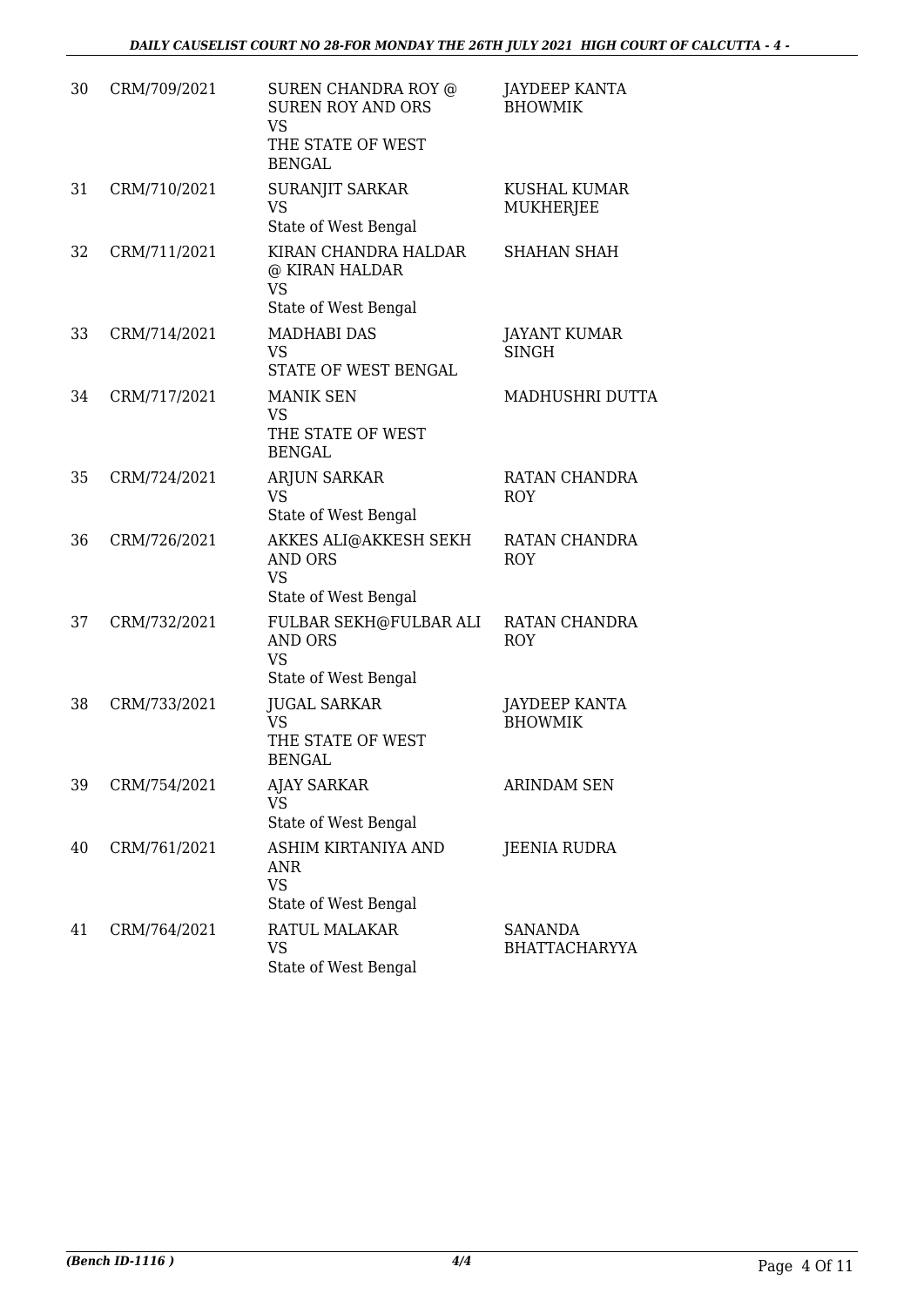

**DAILY CAUSELIST For Monday The 26th July 2021**

**COURT NO. 8 SINGLE BENCH (SB-II) AT 11:00 AM HON'BLE JUSTICE DEBANGSU BASAK (VIA VIDEO CONFERENCE)**

**FROM PRINCIPAL BENCH**

#### **MOTION**

1 WPA/1111/2021 NITAI SARKAR

VS STATE OF WEST BENGAL AND ORS.

JAGRITI MISHRA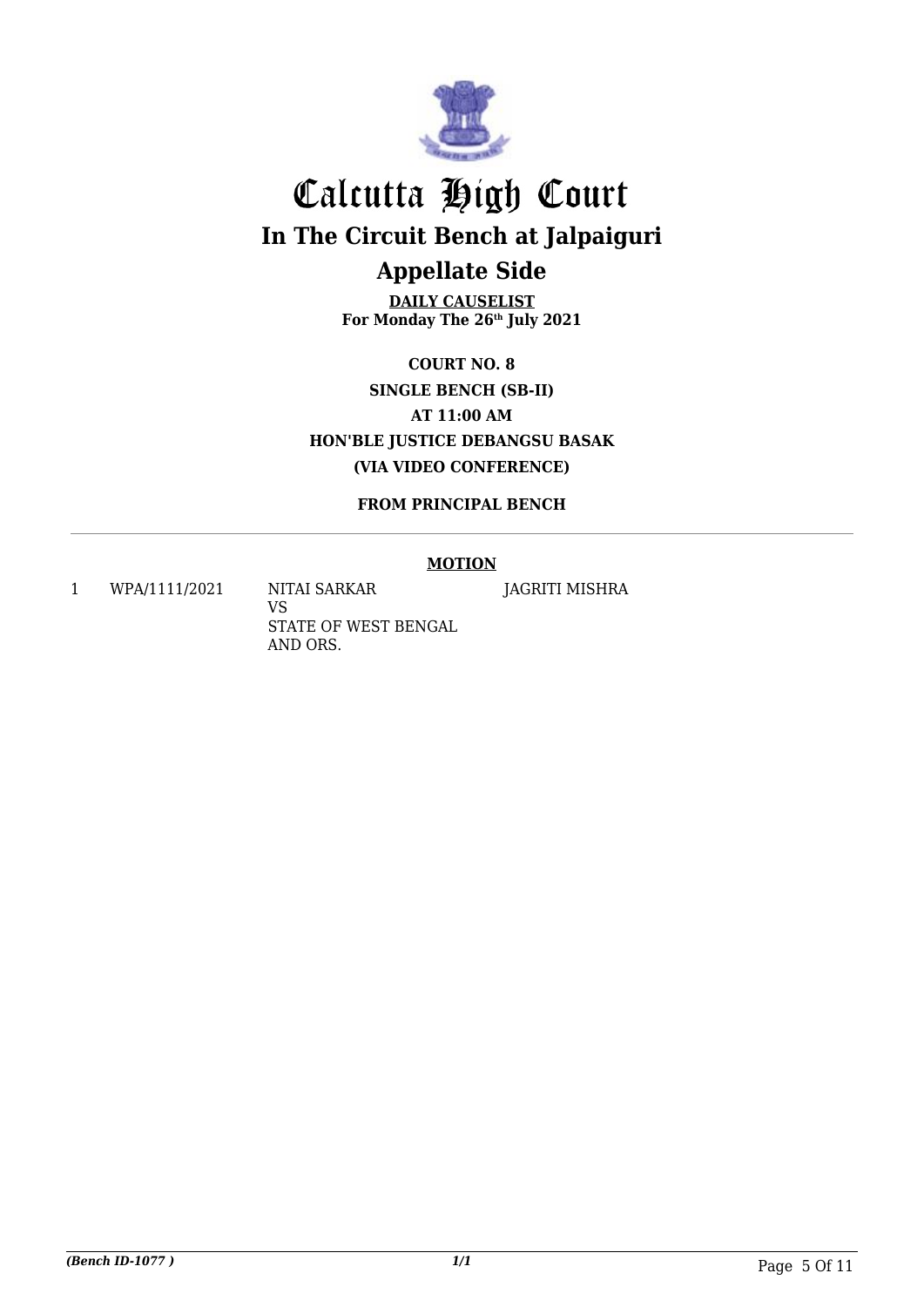

**DAILY CAUSELIST For Monday The 26th July 2021**

**COURT NO. 13 SINGLE BENCH (SB-IV) AT 11:00 AM HON'BLE JUSTICE RAJASEKHAR MANTHA (VIA VIDEO CONFERENCE)**

**FROM PRINCIPAL BENCH**

#### **MOTION**

1 WPA/1084/2021 SUSHANTA KUMAR GHOSH VS BANK OF INDIA AND ORS NILANJAN ADHIKARI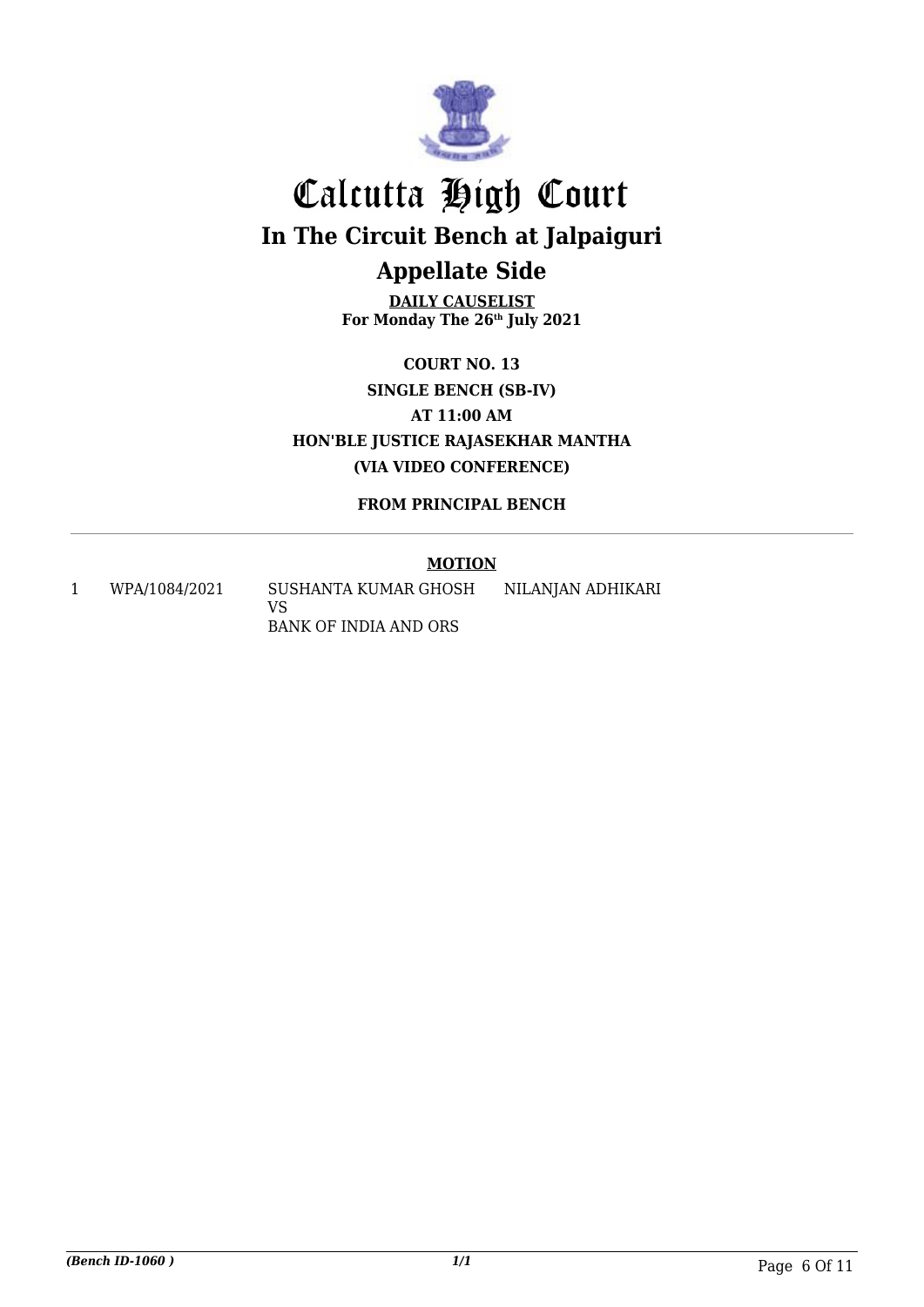

**DAILY CAUSELIST For Monday The 26th July 2021**

**COURT NO. 7**

**SINGLE BENCH (SB-IV)**

**AT 11:00 AM**

**HON'BLE JUSTICE SABYASACHI BHATTACHARYYA (VIA VIDEO CONFERENCE)**

#### **FROM PRINCIPAL BENCH**

#### **CIRCUIT BENCH MATTERS WILL BE TAKEN UP AFTER COMPLETION OF CALCUTTA HIGH COURT, APPELLATE SIDE MATTERS**

#### **CIVIL MOTION**

|   | CO/64/2021 | MITALI ROY GUHA<br>VS<br>MIHIR GUHA AND ORS                                           | DEBORSHI DHAR           |
|---|------------|---------------------------------------------------------------------------------------|-------------------------|
| 2 | CO/65/2021 | KOUSHIK DE SARKAR<br>VS<br>SURANJANA DE SARKAR                                        | PRANTICK GHOSH          |
| 3 | CO/66/2021 | M/S MANA ENTERPRISE<br><b>AND ORS</b><br>VS<br>PUNJAB NATIONAL BANK<br><b>AND ANR</b> | AJIT KUMAR MISHRA       |
| 4 | CO/68/2021 | <b>JAGADISH SEN</b><br>VS<br><b>FATING BARMAN</b>                                     | SAPTARSHI KUMAR<br>MAI. |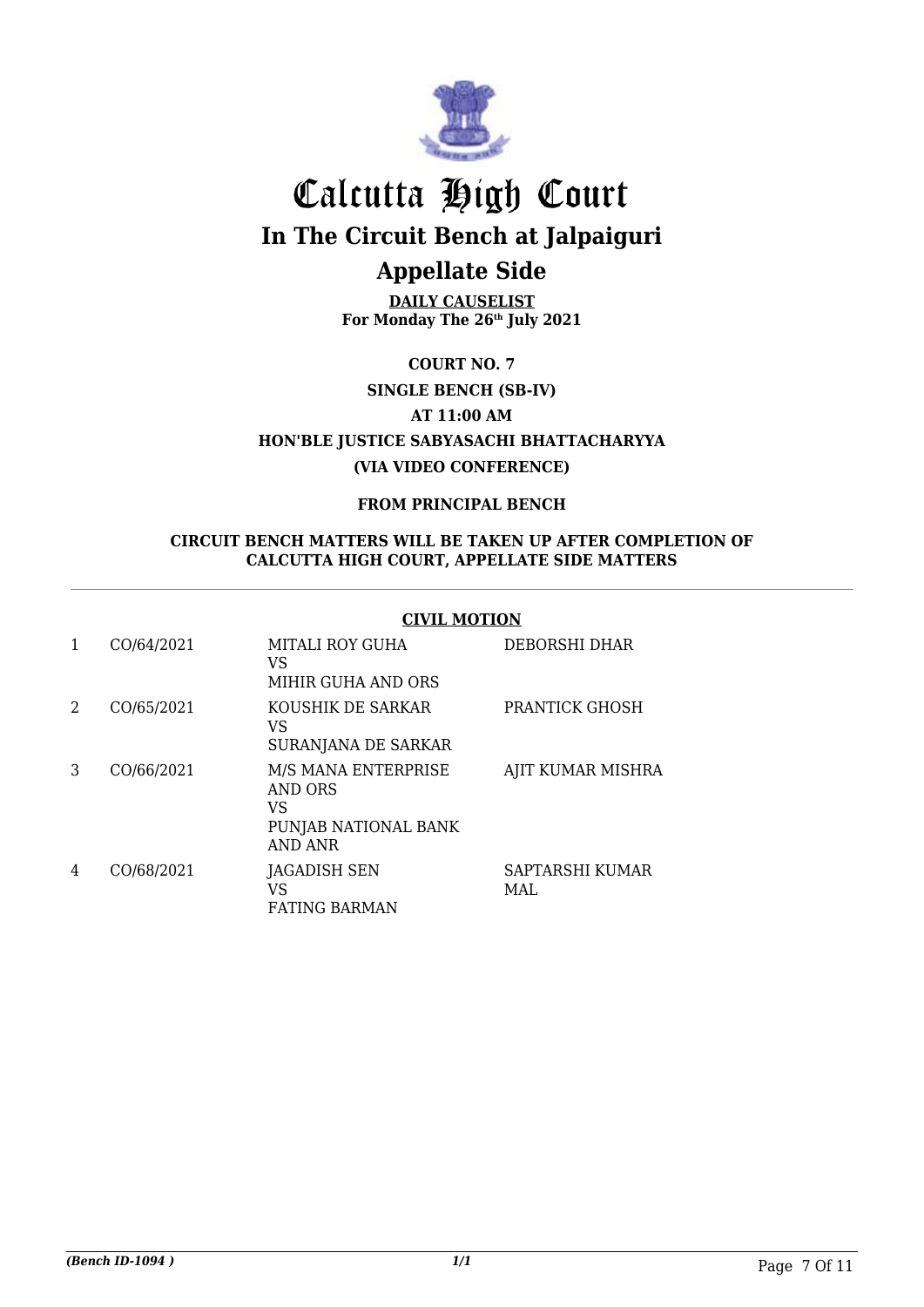

**DAILY CAUSELIST For Monday The 26th July 2021**

**COURT NO. 10 SINGLE BENCH (SB - X) AT 11:00 AM HON'BLE JUSTICE RAVI KRISHAN KAPUR (VIA VIDEO CONFERENCE)**

#### **FROM PRINCIPAL BENCH**

#### **MOTION**

| 1 | WPA/657/2021      | KAMLESH KUMAR<br><b>CHOUDHARY</b><br>VS<br>UNION OF INDIA AND ORS                                     | <b>SURESH KUMAR</b><br><b>MITRUKA</b> |
|---|-------------------|-------------------------------------------------------------------------------------------------------|---------------------------------------|
|   | IA NO: CAN/1/2021 |                                                                                                       |                                       |
| 2 | WPA/693/2021      | KAMAL KUMAR SAHA<br><b>VS</b><br>THE STATE OF WEST<br><b>BENGAL AND ORS</b>                           | <b>ARKAPRAVA SEN</b>                  |
| 3 | WPA/694/2021      | <b>MAA GAYATRI FRUIT</b><br><b>TRADERS</b><br><b>VS</b><br>THE STATE OF WEST<br><b>BENGAL AND ORS</b> | <b>ARKAPRAVA SEN</b>                  |
| 4 | WPA/695/2021      | TAPAN DEY AND ANR<br><b>VS</b><br>THE STATE OF WEST<br><b>BENGAL AND ORS</b>                          | <b>ARKAPRAVA SEN</b>                  |
| 5 | WPA/696/2021      | NANI GOPAL KUNDU<br><b>VS</b><br>THE STATE OF WEST<br><b>BENGAL AND ORS</b>                           | ARKAPRAVA SEN                         |
| 6 | WPA/698/2021      | NAYAN TARA SAHA<br><b>VS</b><br>THE STATE OF WEST<br><b>BENGAL AND ORS</b>                            | <b>ARKAPRAVA SEN</b>                  |
| 7 | WPA/699/2021      | JAGABANDHU SAHA<br><b>VS</b><br>THE STATE OF WEST<br><b>BENGAL AND ORS</b>                            | ARKAPRAVA SEN                         |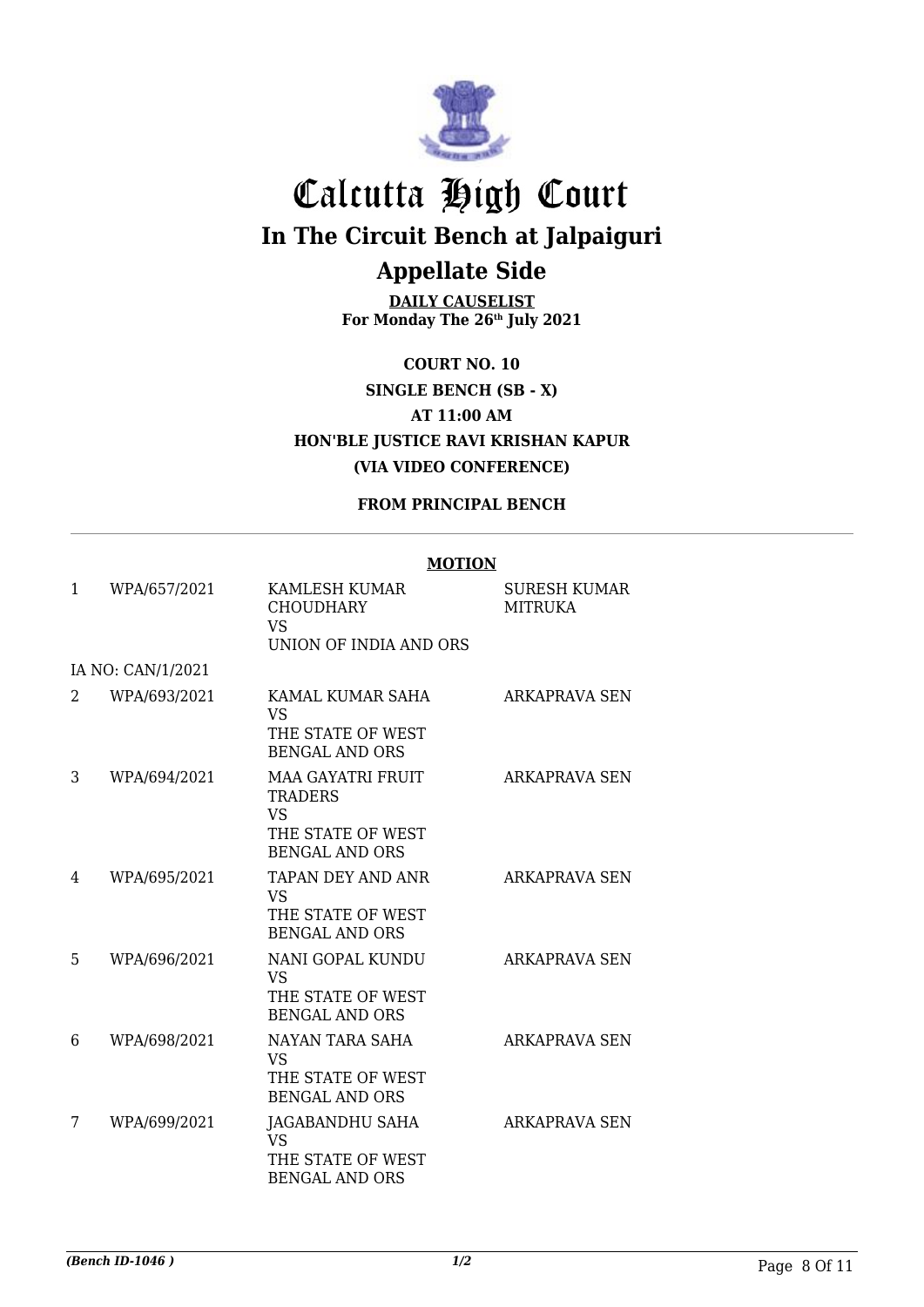| 8  | WPA/700/2021 | AJOY KUMAR YADAV<br><b>VS</b><br>THE STATE OF WEST<br><b>BENGAL AND ORS</b>                               | ARKAPRAVA SEN        |
|----|--------------|-----------------------------------------------------------------------------------------------------------|----------------------|
| 9  | WPA/701/2021 | TAPAN SAHA AND ANR<br><b>VS</b><br>THE STATE OF WEST<br><b>BENGAL AND ORS</b>                             | <b>ARKAPRAVA SEN</b> |
| 10 | WPA/718/2021 | SHANKAR SAHA<br><b>VS</b><br>THE STATE OF WEST<br><b>BENGAL AND ORS</b>                                   | <b>ARKAPRAVA SEN</b> |
| 11 | WPA/719/2021 | MIRA SAHA<br><b>VS</b><br>THE STATE OF WEST<br><b>BENGAL AND ORS</b>                                      | <b>ARKAPRAVA SEN</b> |
| 12 | WPA/720/2021 | <b>RINA DEY</b><br><b>VS</b><br>THE STATE OF WEST<br><b>BENGAL AND ORS</b>                                | <b>ARKAPRAVA SEN</b> |
| 13 | WPA/721/2021 | SHYAM SUNDAR KUNDU<br><b>VS</b><br>THE STATE OF WEST<br><b>BENGAL AND ORS</b>                             | <b>ARKAPRAVA SEN</b> |
| 14 | WPA/722/2021 | <b>CHOBI SAHA</b><br><b>VS</b><br>THE STATE OF WEST<br><b>BENGAL AND ORS</b>                              | <b>ARKAPRAVA SEN</b> |
| 15 | WPA/723/2021 | SRI VIJAY KUMAR ROY<br><b>VS</b><br>THE STATE OF WEST<br><b>BENGAL AND ORS</b>                            | <b>ARKAPRAVA SEN</b> |
| 16 | WPA/724/2021 | <b>SRI CHINMOY DAS</b><br><b>VS</b><br>THE STATE OF WEST<br><b>BENGAL AND ORS</b>                         | <b>ARKAPRAVA SEN</b> |
| 17 | WPA/725/2021 | CHANDAN GHOSH AND<br>ANR<br><b>VS</b><br>THE STATE OF WEST                                                | ARKAPRAVA SEN        |
| 18 | WPA/736/2021 | <b>BENGAL AND ORS</b><br><b>SRI ARKA GHOSH</b><br><b>VS</b><br>THE STATE OF WEST<br><b>BENGAL AND ORS</b> | MR. ARKAPRAVA SEN    |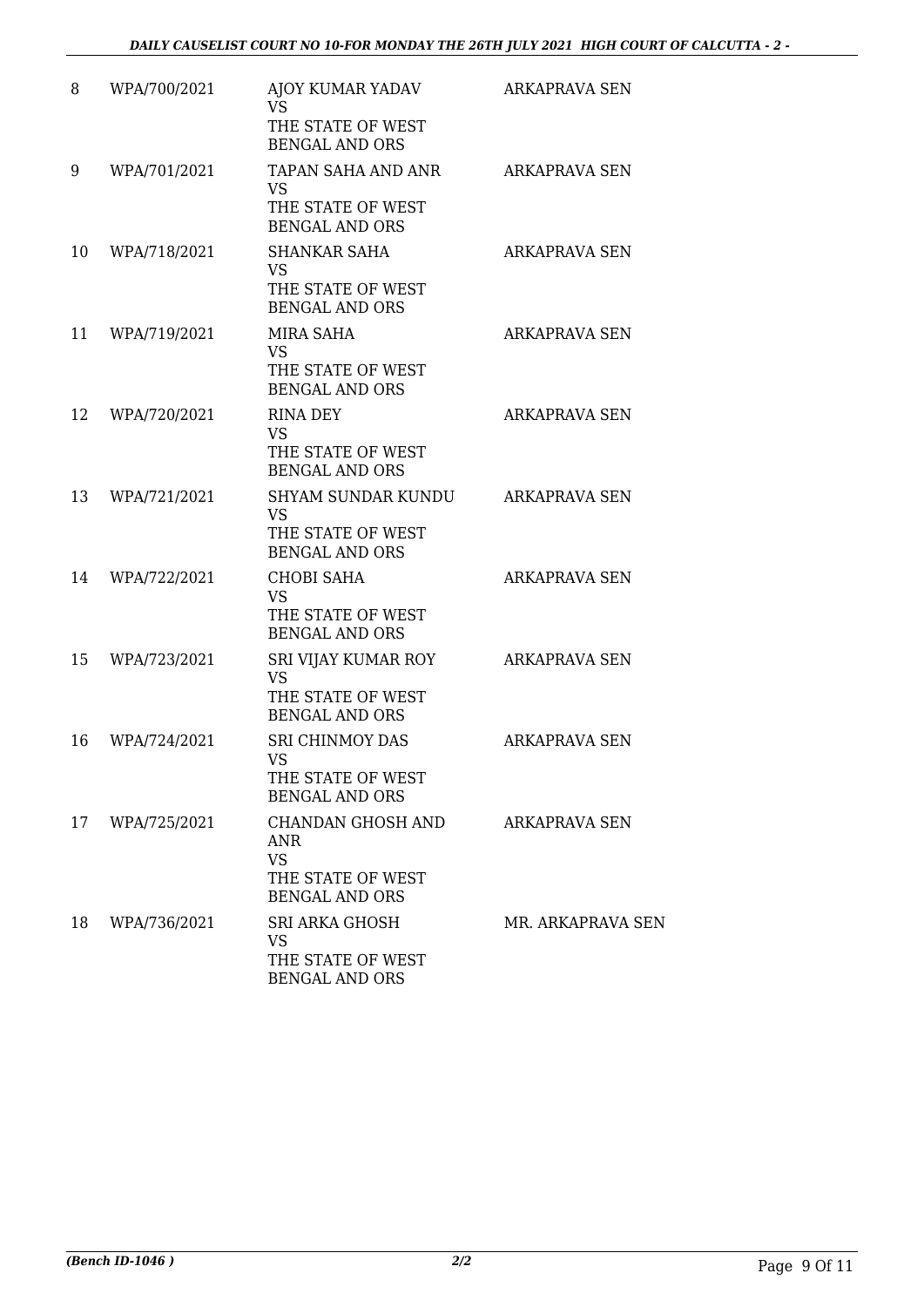

**DAILY CAUSELIST For Monday The 26th July 2021**

**COURT NO. 2 SINGLE BENCH (SB- XVI) AT 11:00 AM HON'BLE JUSTICE MD. NIZAMUDDIN (VIA VIDEO CONFERENCE)**

**FROM PRINCIPAL BENCH**

#### **MOTION**

ABHIJIT DAS

1 WPA/1110/2021 SWATI KANDOI

VS ASSISTANT COMMISSIONER OF REVENUE, BUREAU OF INVESTIGATION (NORTH BENGAL),ALIPURDUAR ZONE AND ORS